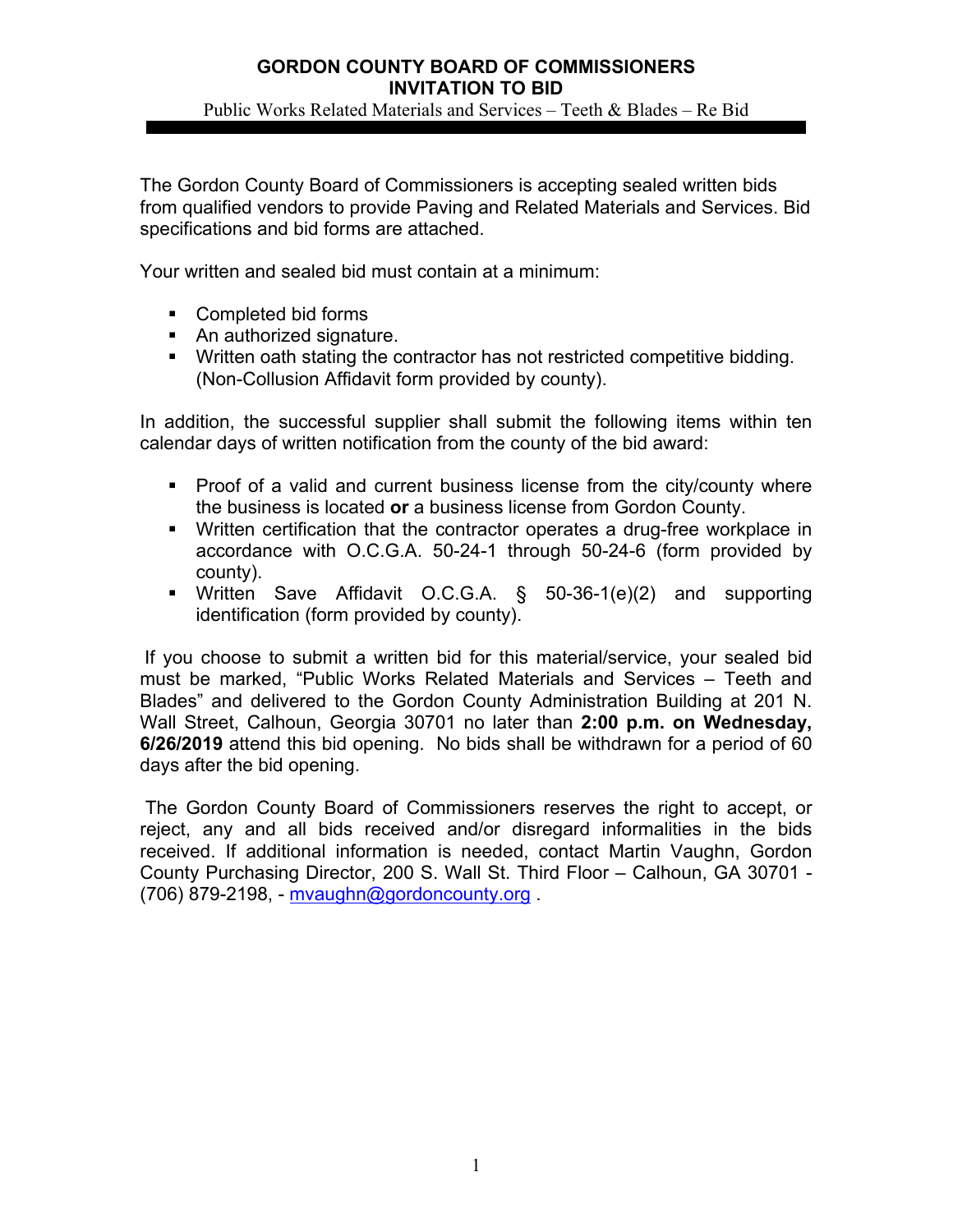## **GORDON COUNTY BOARD OF COMMISSIONERS INVITATION TO BID**  Public Works Related Materials and Services – Teeth & Blades – Re Bid

### **Communications:**

All Communications regarding this Bid should be communicated through Gordon County Purchasing. Telephone inquiries will not be accepted. Any questions regarding this Bid should be submitted to Martin Vaughn via e-mail – mvaughn@gordoncounty.org. Your Inquiry must contain company name, address, telephone number and Bid name.

**No Electronic Transmissions of Bids**: The County will not accept or consider oral, telegraphic, electronic, and facsimile or telephone Bids or modifications.

## **THE CONTRACTOR SHALL:**

- 1) Review and be familiar with the enclosed bid specifications. Failure to review the bid specifications will not relieve the successful bidder of an obligation to furnish all products and labor necessary to carry out the provisions of the contract.
- 2) **NOTE: You should furnish your bid to cover 12 months beginning July 2019 through June 2020 with an option to extend an additional time period to cover July 2020 through November 2020.**

3)

## **THE COUNTY SHALL:**

Provide the supplier with purchase order numbers to cover the purchases required by the county. Payments will be made from invoices – with valid purchase order numbers - to the supplier on a timely basis.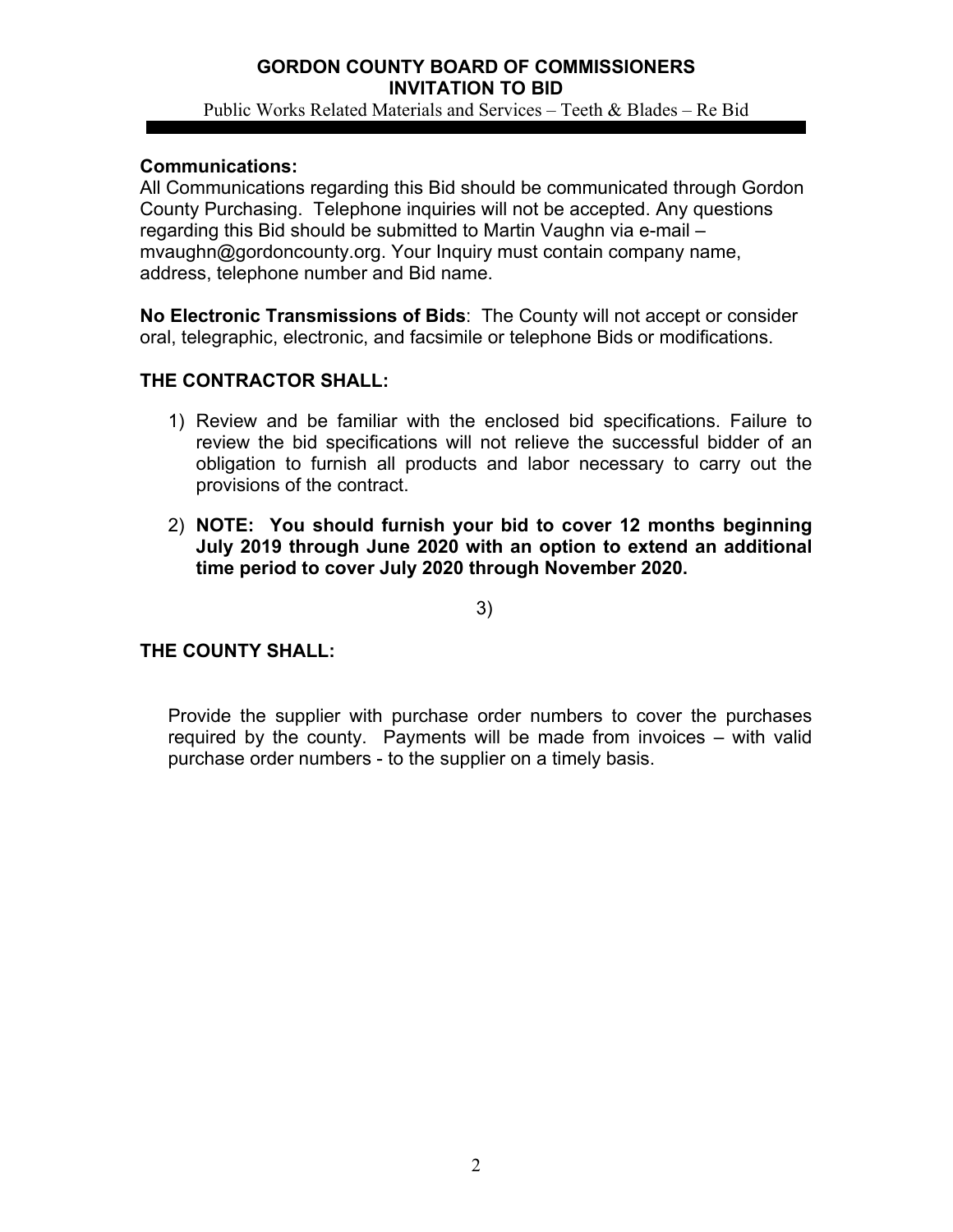## **GORDON COUNTY BOARD OF COMMISSIONERS INVITATION TO BID**

Public Works Related Materials and Services – Teeth & Blades – Re Bid

### BID SHEET

The undersigned bidder hereby declares that he has carefully examined the information contained herein. May split Bid. Prices include freight, handline and any misc. charges.

| Machine Type        | Part#                             | Price |
|---------------------|-----------------------------------|-------|
| <b>D7H-</b>         | 4T5318                            |       |
|                     | 1U1192                            |       |
|                     | 3G8316 (end)                      |       |
|                     | 3G8315 (end)                      |       |
|                     | 6Y0359HX (Long life Ripper teeth) |       |
|                     | 9W2678 (pin)                      |       |
|                     | 6Y9459w (lock)                    |       |
|                     |                                   |       |
|                     |                                   |       |
| D <sub>8</sub> R    | 4T6381                            |       |
|                     | 6Y5540                            |       |
|                     | 8E4194 - End Bit                  |       |
|                     | 8E4193 - End Bit                  |       |
|                     | 9W2452 Long Life (Ripper Teeth)   |       |
|                     | 6Y3394 (pin)                      |       |
|                     | 8E5559 (lock)                     |       |
|                     |                                   |       |
| Komatsu             |                                   |       |
| <b>Motor Grader</b> |                                   |       |
| <b>Blades</b>       |                                   |       |
|                     | 5/8x6"x7' Part# 45 046            |       |
|                     |                                   |       |
| <b>WA380</b>        | 424-815-A140 - Center             |       |
|                     | 424-815-A130 - End Bits           |       |
|                     |                                   |       |
|                     |                                   |       |
| L120C               | 11011153                          |       |
|                     | 11011154                          |       |
|                     |                                   |       |
|                     |                                   |       |
| <b>CARBID</b>       | 11011153TR CARBID ADDED           |       |
|                     | 11011154TR CARBID ADDED           |       |
|                     |                                   |       |

Name of Bidder: (sign):\_\_\_\_\_\_\_\_\_\_\_\_\_\_\_\_\_\_\_\_\_\_\_\_\_\_\_\_\_\_\_\_\_\_DATE\_\_\_\_\_\_\_\_\_\_\_\_\_\_\_\_\_\_

COMPANY: \_\_\_\_\_\_\_\_\_\_\_\_\_\_\_\_\_\_\_\_\_\_\_\_\_\_\_\_\_\_\_\_\_\_\_\_\_\_\_\_\_\_\_\_\_\_\_\_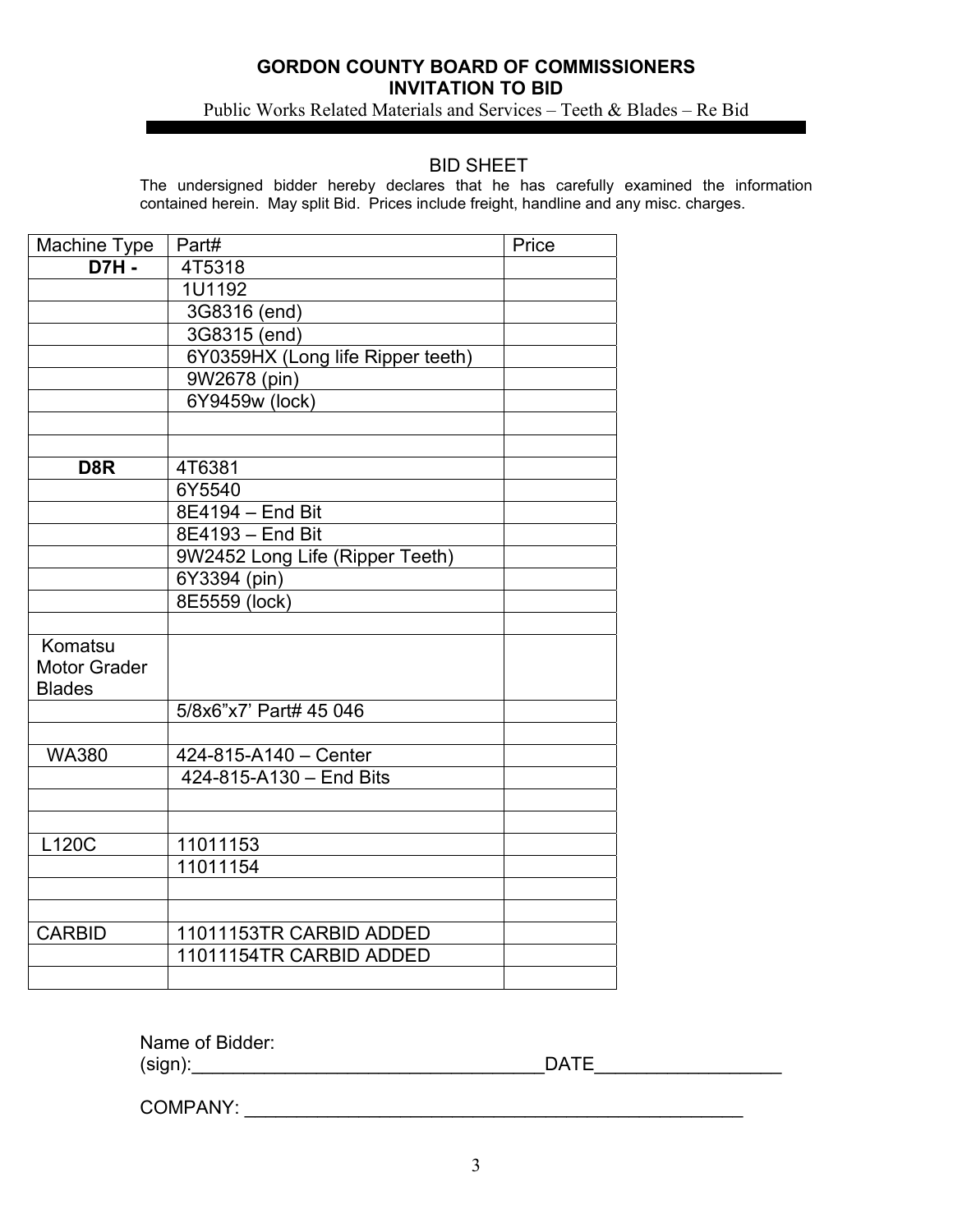**List all deviations to the bid specifications on this page.** 

Name of Bidder: (sign):\_\_\_\_\_\_\_\_\_\_\_\_\_\_\_\_\_\_\_\_\_\_\_\_\_\_\_\_\_\_\_\_\_\_DATE\_\_\_\_\_\_\_\_\_\_\_\_\_\_\_\_\_\_

COMPANY: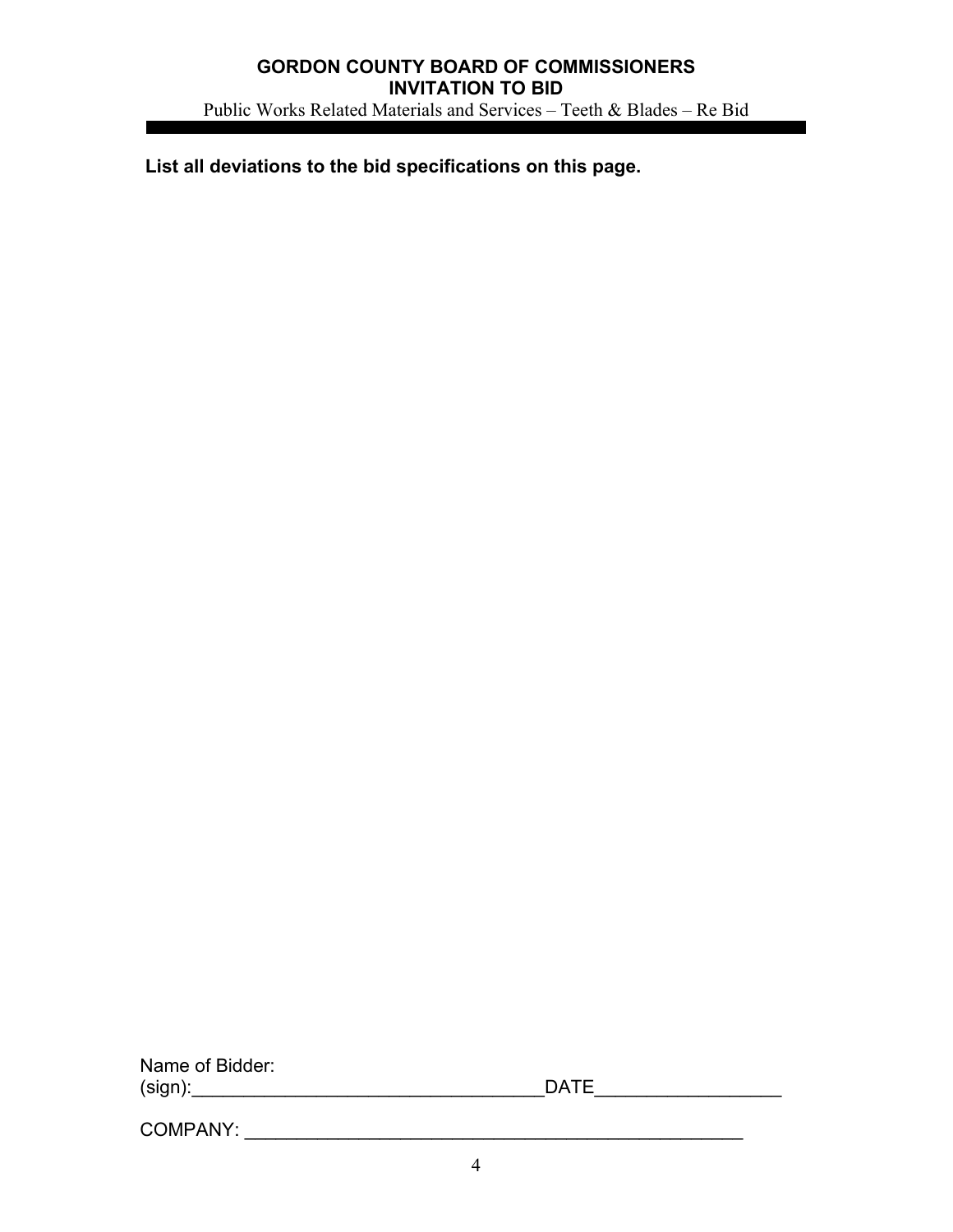# **GORDON COUNTY BOARD OF COMMISSIONERS INVITATION TO BID**

Public Works Related Materials and Services – Teeth & Blades – Re Bid

| <b>Contact Person:</b> |        |  |
|------------------------|--------|--|
| Address:               |        |  |
| City/State/Zip:        |        |  |
|                        | Fax:   |  |
| Authorized Signature   | Title: |  |
| Name Printed:          | Date:  |  |

It is agreed by the above signed bidder that the signature and submission of this bid represents the bidder's acceptance of all terms, conditions, and requirements of the bid specifications and, if awarded, the bid will represent the agreement between the parties.

The bidder agrees that the cost of any work performed, materials furnished, services provided, or expenses incurred, which are not specifically delineated in the bid documents, but which are incidental to the scope, intent, and completion of this contract, shall be deemed to have been included in the prices bid for the various items scheduled.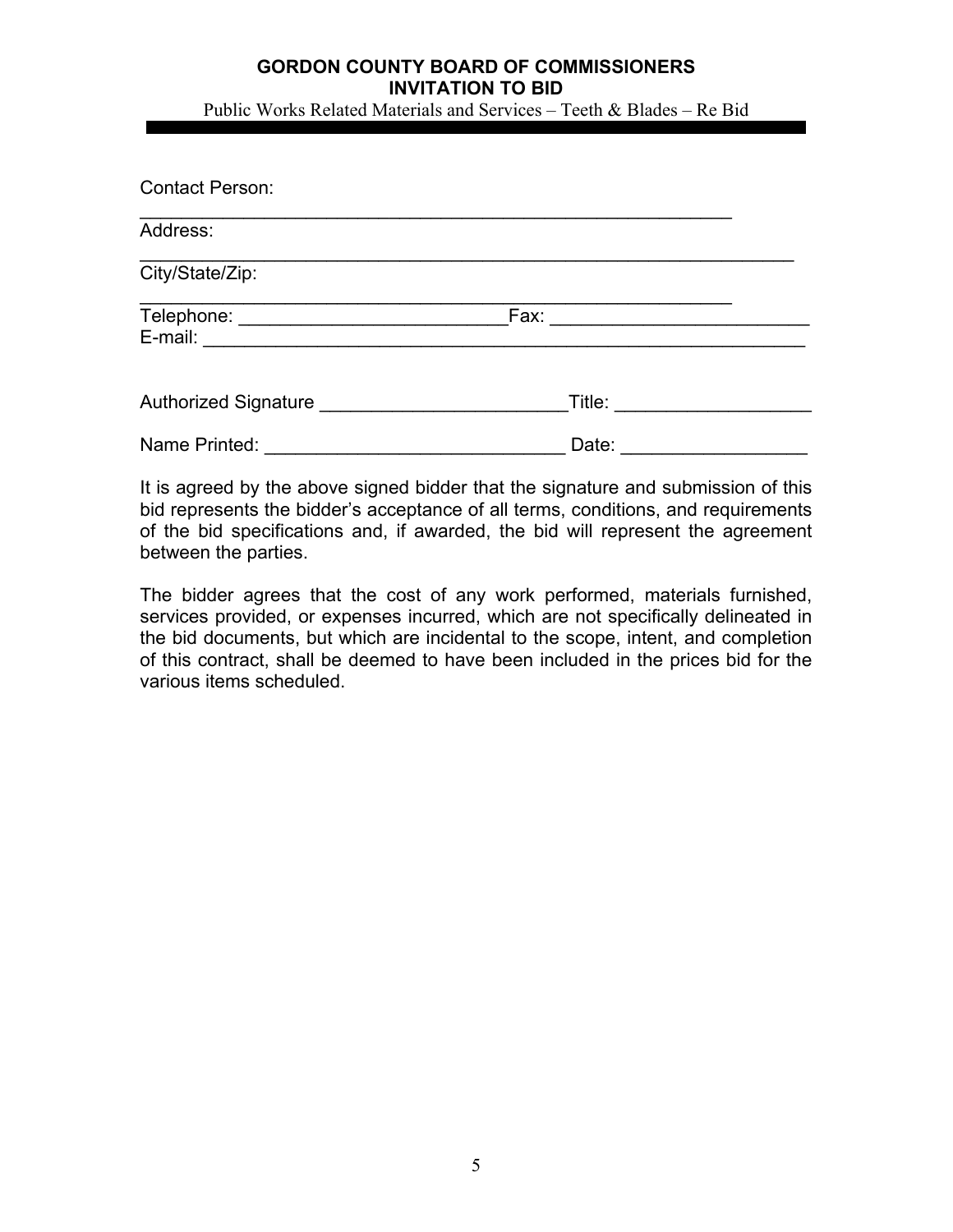#### **GORDON COUNTY BOARD OF COMMISSIONERS INVITATION TO BID**

Public Works Related Materials and Services – Teeth & Blades – Re Bid

## **GORDON COUNTY BOARD OF COMMISSIONERS**

## **NON-COLLUSION AFFIDAVIT OF PRIME BIDDER**

| STATE OF | COUNTY OF                                      |
|----------|------------------------------------------------|
|          | , being first duly sworn, depose and say that; |

He is \_\_\_\_\_\_\_\_\_\_\_\_\_\_\_\_\_\_\_\_\_\_\_\_\_\_of\_\_\_\_\_\_\_\_\_\_\_\_\_\_\_\_\_\_\_\_\_\_\_\_, the bidder that has submitted the attached bid;

He or she is fully informed respecting the preparation and contents of the attached bid and of all pertinent circumstances respecting such bid; Such bid is genuine and is not a collusive or sham bid; Neither the said bidder nor any of its officers, partners, owners, agents, representatives, employees, or parties in interest, including this affiant, has in any way colluded, conspired, connived, or agreed, directly or indirectly with any other bidder, firm or person to submit a collusive or sham bid in connection with the contract for which the attached bid has been submitted or to refrain from bidding in connection with such contract, or has in any manner, directly or indirectly, sought by agreement or collusion or communication or conference with any other bidder, firm or person to fix the price or prices in the attached bid or of any other bidder, or to fix any overhead, profit, or cost element of the bid price or the bid price of any other bidder, or to secure through any collusion, conspiracy, connivance, or unlawful agreement any advantage against the Gordon County Board of Commissioners or any person interested in the proposed contract; and

The price or prices quoted in the attached bid are fair and proper and are not tainted by any collusion, conspiracy, connivance, or unlawful agreement on the part of the bidder or any of its agents, representatives, owners, employees, or parties in interest, including this affiant.

| By:                             |     |
|---------------------------------|-----|
| Name Printed:                   |     |
|                                 |     |
|                                 |     |
| Subscribed and sworn to me this | 200 |
|                                 |     |
|                                 |     |
|                                 |     |
| <b>Commission Expires:</b>      |     |